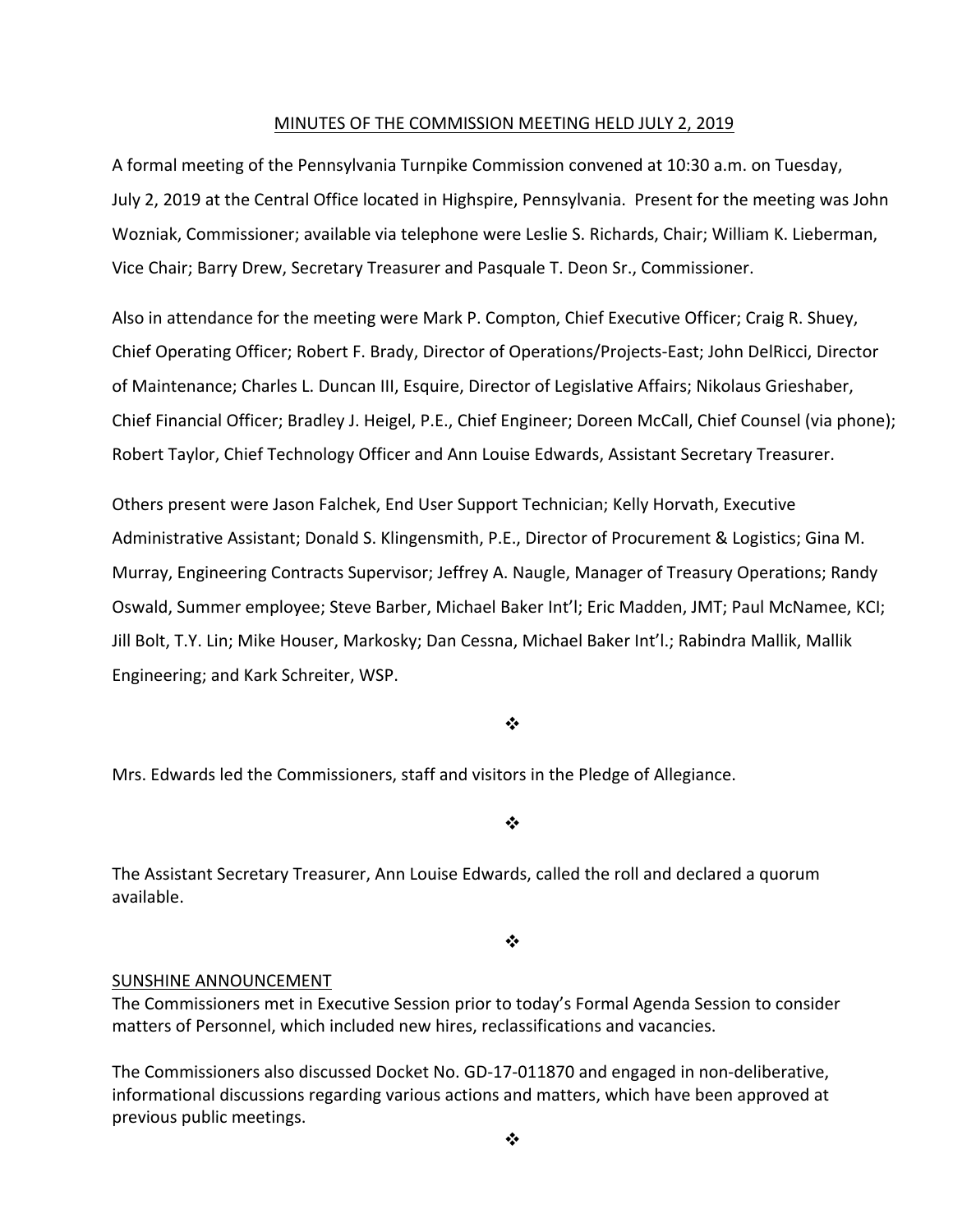## MINUTES OF THE MEETING‐JULY 2, 2019 **2** | Page

## PUBLIC COMMENT

Mrs. Edwards: The public is welcome to address the Commission regarding items listed on the Agenda or other items not listed on the Agenda that are within the Commission's authority or control. In order to conduct an orderly and effective meeting, all persons wishing to address the Commission should have signed in a requested time to speak. If you have not done so, you are invited to do so at this time.

There were no requests to address the Commission.

## MINUTES OF THE MEETING

Motion‐That the Minutes of the meeting held June 18, 2019 be approved and filed as submitted‐was made by Commissioner Wozniak, seconded by Commissioner Deon, and passed unanimously.

 $\bullet^{\bullet}_{\bullet} \bullet$ 

## COMMUNICATIONS

Motion‐That the Commission approves the memo received from the Chief Counsel‐was made by Commissioner Wozniak, seconded by Commissioner Deon, and passed unanimously.

#### $\frac{1}{2}$

## PERSONNEL

Motion‐That the Commission approves the Personnel as submitted‐was made by Commissioner Wozniak, seconded by Commissioner Deon, and passed unanimously.

 $\cdot$ 

## UNFINISHED BUSINESS

No Unfinished Business to consider.

❖

## NEW BUSINESS

## SUPPLEMENTS

Motion‐That the Commission approves the negotiation and execution of the Supplemental Agreements for the items listed in memos "a" and "b":

- a. Supplemental Agreement #1 for mechanical/electrical/plumbing design services with Burns Engineering, Inc., for an increase of \$750,000.00 to complete additional design services required for the Donegal Maintenance renovation, WRO network room and construction‐phase services on several work order assignments; for a revised not-to-exceed amount of \$1,750,000.00;
- b. Supplemental Agreement #1 for architectural services with Sowinski Sullivan Architects, for an increase of \$750,000.00 to complete the Eastern Region Training Facility design, East Park Drive Phase 2 renovation design and construction‐phase services on existing projects; for a revised not‐ to‐exceed amount of \$1,750,000.00.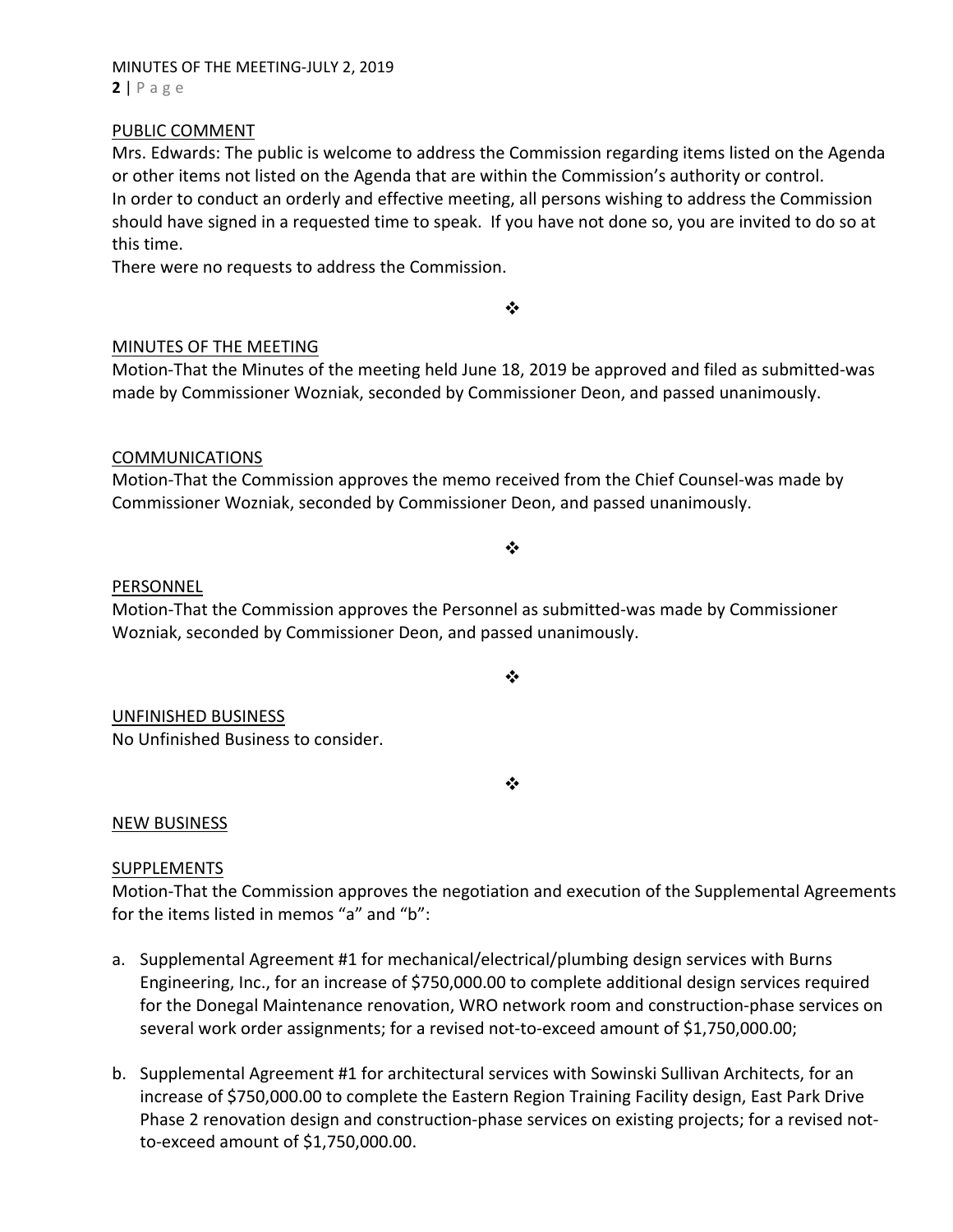‐was made by Commissioner Wozniak, seconded by Commissioner Deon, and approved unanimously.

#### $\cdot$

## AGREEMENTS

Motion‐That the Commission approves the negotiation and execution of the Agreements for the items listed in memos "a" through "i":

- a. Agreement with John's Driving School and Auto Tags, Inc., for E‐ZPass Go Paks distribution;
- b. Agreement with Giant Food Stores, LLC, for E‐ZPass Go Paks distribution;
- c. Agreement with Notary Copy & Stop, Inc., for E‐ZPass Go Paks distribution;
- d. Agreement with John Yurconic Agency, for E‐ZPass Go Paks distribution;
- e. Agreement with Joe Fida's Instant Auto Plate Service, Inc., for E‐ZPass Go Paks distribution;
- f. Agreement with Sorbara & Son, LP d/b/a Heidelberg SHOP 'n SAVE, for E‐ZPass Go Paks distribution;
- g. Agreement with D & B Quick Notary and Messenger Service, for E‐ZPass Go Paks distribution;
- h. Agreement with A & S Katz, LLC, for E‐ZPass Go Paks distribution;
- i. Agreement with Wegmans Food Markets, Inc., for E‐ZPass Go Paks distribution.

‐was made by Commissioner Wozniak, seconded by Commissioner Deon, and passed unanimously.

#### $\bullet^{\bullet}_{\bullet} \bullet$

## RIGHT‐OF‐WAY REQUEST

Motion-That the Commission approves the Right-of-Way Requests for the items listed in memos "a" through "c":

- a. Acquisition of Right‐of‐Way #14S273 (Ryan P. Suchma), a total take parcel necessary for construction of the Mon/Fayette Expressway, Rt. 51 to I‐376, by authorizing payment of \$103,046.34 representing fair market value, pro‐rated taxes, and recording fees to Closure Settlement, LLC, escrow agent; authorize the appropriate Commission officials to execute the Agreement of Sale and other documents that may be required for closing; authorize the payment of additional statutory damages as calculated by the Right‐of‐Way Administrator and approved by the Chief Counsel; and payment of fair market value to the property owner is contingent upon the delivery of a deed as prepared by the Legal Department;
- b. Acquisition of Right‐of‐Way #14S317 (Thomas & Regina Lyons), a total take parcel necessary for construction of the Mon/Fayette Expressway, Rt. 51 to I‐376, by authorizing payment of \$83,945.31 representing fair market value, pro‐rated taxes, and recording fees to Arrow Land Solutions, LLC,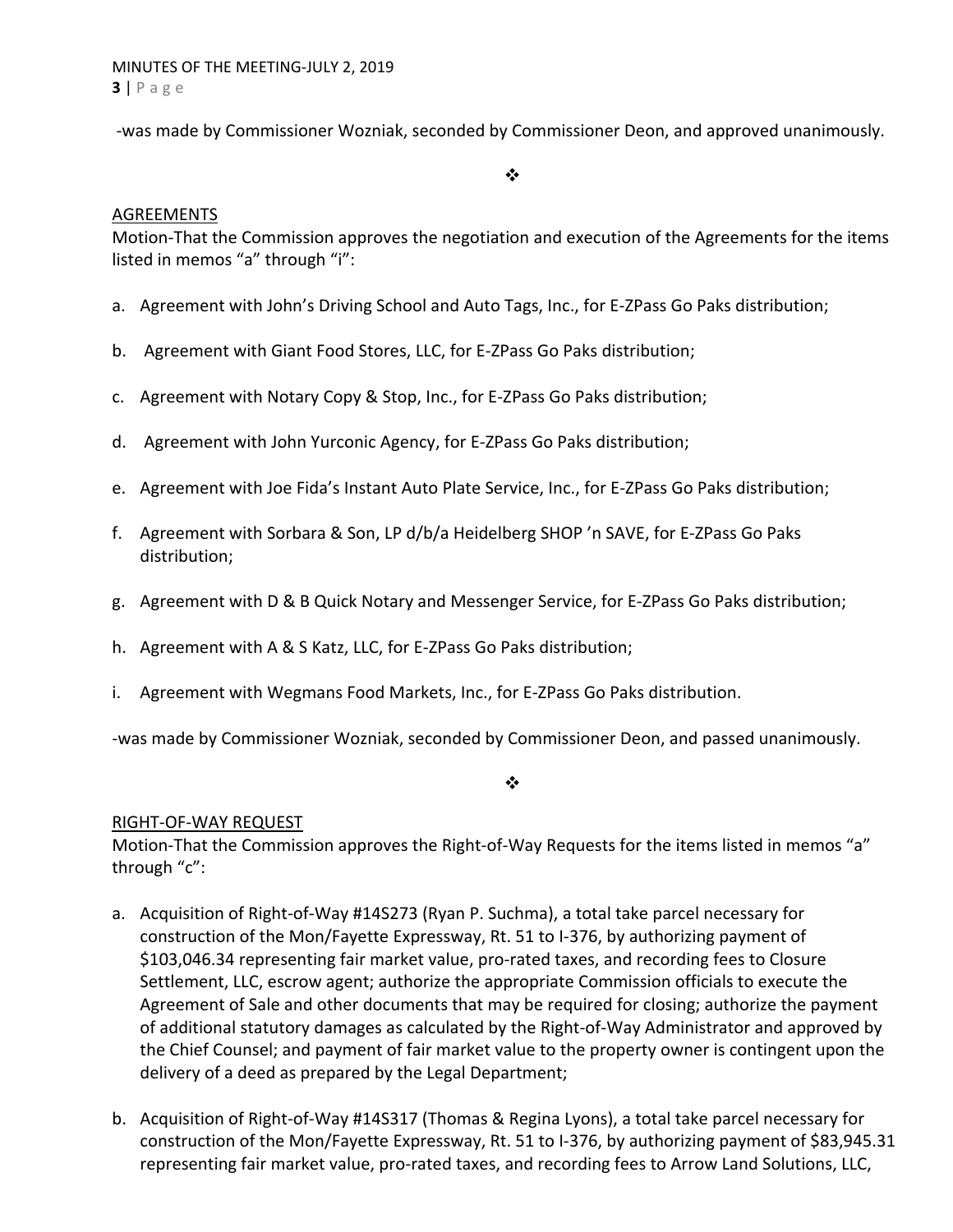escrow agent; authorize the appropriate Commission officials to execute the Agreement of Sale and other documents that may be required for closing; authorize the payment of additional statutory damages as calculated by the Right‐of‐Way Administrator and approved by the Chief Counsel; and payment of fair market value to the property owners is contingent upon the delivery of a deed as prepared by the Legal Department;

c. Acquisition of Right‐of‐Way #14S403 (James H. & Roseanne Gauss), a total take parcel necessary for construction of the Mon/Fayette Expressway, Rt. 51 to I‐376, by authorizing payment of \$121,880.47 representing fair market value, pro‐rated taxes, and recording fees to Arrow Land Solutions, LLC, escrow agent; authorize the appropriate Commission officials to execute the Agreement of Sale and other documents that may be required for closing; authorize the payment of additional statutory damages as calculated by the Right‐of‐Way Administrator and approved by the Chief Counsel; and payment of fair market value to the property owners is contingent upon the delivery of a deed as prepared by the Legal Department.

‐was made by Commissioner Wozniak, seconded by Commissioner Deon, and passed unanimously.

## $\frac{1}{2}$

## ADVERTISING

Motion-That the Commission approves advertising for the items listed in memos "a" and "b":

- a. Architectural firm to perform (open‐end) design and construction phase services;
- b. Mechanical/Electrical/Plumbing engineering firm to perform (open‐end) design and construction phase services.

‐was made by Commissioner Wozniak, seconded by Commissioner Deon, and passed unanimously.

#### ❖

# PURCHASE ORDERS

Motion‐That the Commission approves an Award of a Bid, Change Orders and Issue Purchase Orders for the items listed in memos "a" through "d":

- a. Radio console replacement, utilizing the Commonwealth's contract with Procom Communications, LLC; at a total award of \$1,110,884.06;
- b. Lighting for Ft. Washington and Downingtown Interchange projects, to the lowest responsive and responsible bidder, Schaedler Yesco Distribution, Inc.; at a total award of \$136,320.00;
- c. Sodium Chloride, exercising the option to renew the agreements for an additional year (August 1, 2019 – July 31, 2020):

| Cargill, Inc.                           | \$9,500,000.00  |
|-----------------------------------------|-----------------|
| American Rock Salt                      | 600,000.00      |
| Eastern Salt Co., Inc.                  | 2,000,000.00    |
| <b>Riverside Construction Materials</b> | 1,500,000.00    |
| <b>TOTAL RENEWAL:</b>                   | \$13,600,000.00 |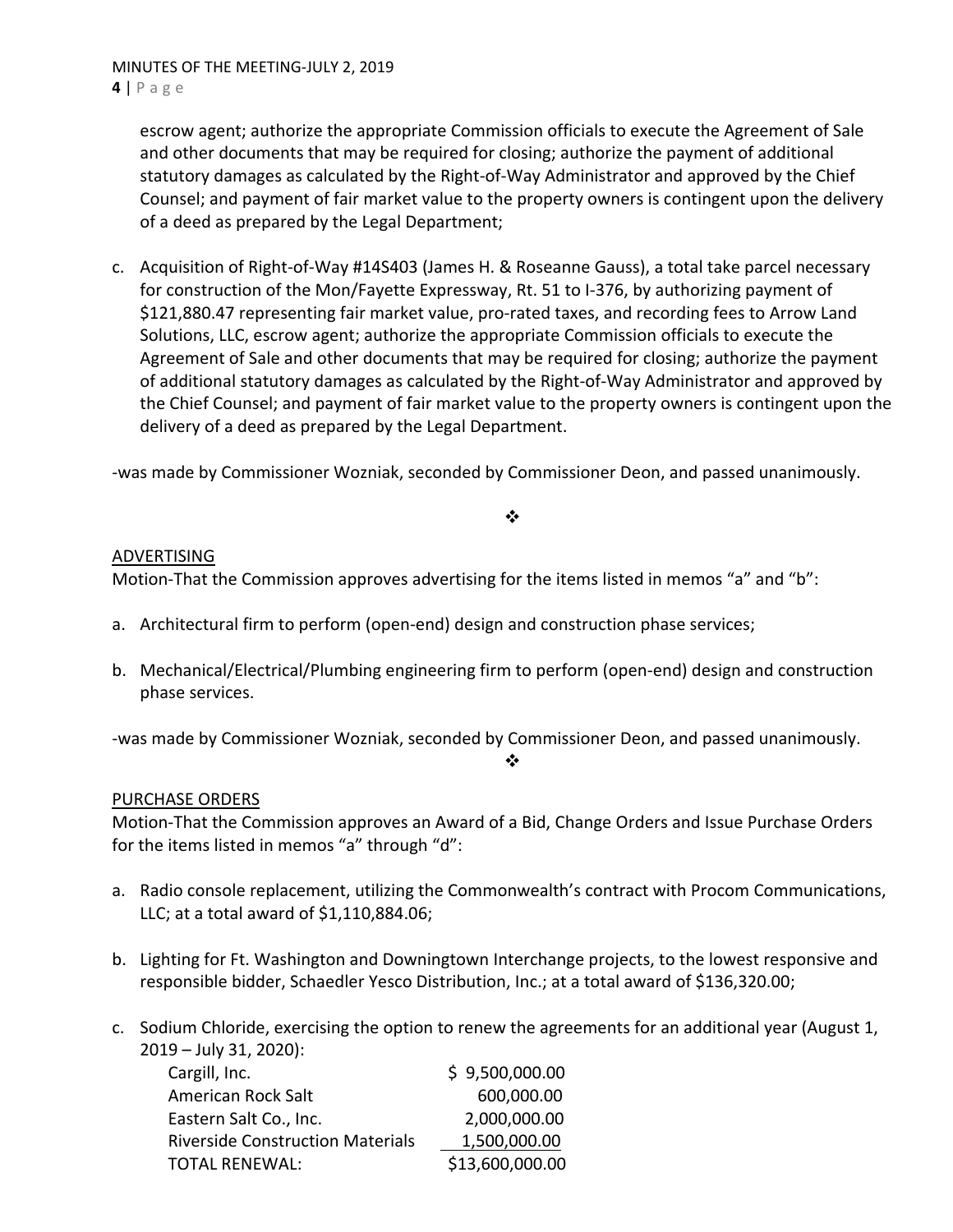d. Change Orders for the contracts for plow blades, hardware and accessories, to cover orders for 2019‐2020 winter season:

| Ironhawk Industrial         | \$190,000.00 |
|-----------------------------|--------------|
| Valk Manufacturing Co.      | 10,000.00    |
| <b>TOTAL CHANGE ORDERS:</b> | \$200,000.00 |

‐was made by Commissioner Wozniak, seconded by Commissioner Deon, and passed unanimously.

❖

# CHANGE ORDERS/FINAL PAYMENTS

Motion‐That the Commission approves the Change Orders and Final Payments for the items listed in memos "a" through "d":

- a. Change Order #9 for Contract #T‐355.00P001‐3‐13 for construction of the I‐95/I‐276 Interchange, SR 95, Section D10, with PKF‐Mark III, Inc., for an increase of \$45,204.76 to balance items to actual work completed, changes for boulder removal, rock drilling, milling machine repairs, encasement of sanitary sewer pipes, guiderail, price adjustment for steel and asphalt, pile caps, emergency bridge deck repairs, spread footing, drainage, anti‐strip additives, pothole repairs, manhole covers, pedestrian gate, painting, electrical, barrier, sign structure, light blister retrofit and downspouts; for a revised not‐to‐exceed amount of \$143,713,453.89;
- b. Change Order #1 and Final Payment for Contract #EN‐00224‐03‐02 for roadway and miscellaneous repairs on Toll I‐376, Turnpike 576, Turnpike 43, and Turnpike 66 with Eurovia Atlantic Coast, LLC, for a decrease of \$3,311,770.11 to reflect actual cost of the completed work authorizations; for a final contract value of \$688,229.89 and final payment to the contractor of \$34,411.49;
- c. Change Order #3 for Contract #T‐268.00R001‐3‐02 for bituminous resurfacing and median barrier replacement between MP 268.32 and MP 275.05 with Hempt Bros., for an increase of \$214,959.04 to balance items to actual work completed, barrier work, payment adjustments for asphalt materials, pavement patching, pipe work, excavation, rock lining and cross slope repairs, a 26‐day time extension due to traffic restrictions; for a revised not-to-exceed amount of \$13,037,669.73;
- d. Change Order #1 and Final Payment for Contract #EN‐00115‐03‐04 for installation of signs between MP A120.00 and MP 131.00 with William Orr & Sons, Inc., for a decrease of \$20,899.76 to balance items to actual work completed and to reset a type A sign; for a final contract value of \$955,488.60 and final payment to the contractor of \$32,028.41.

‐was made by Commissioner Wozniak, seconded by Commissioner Deon, and passed unanimously.